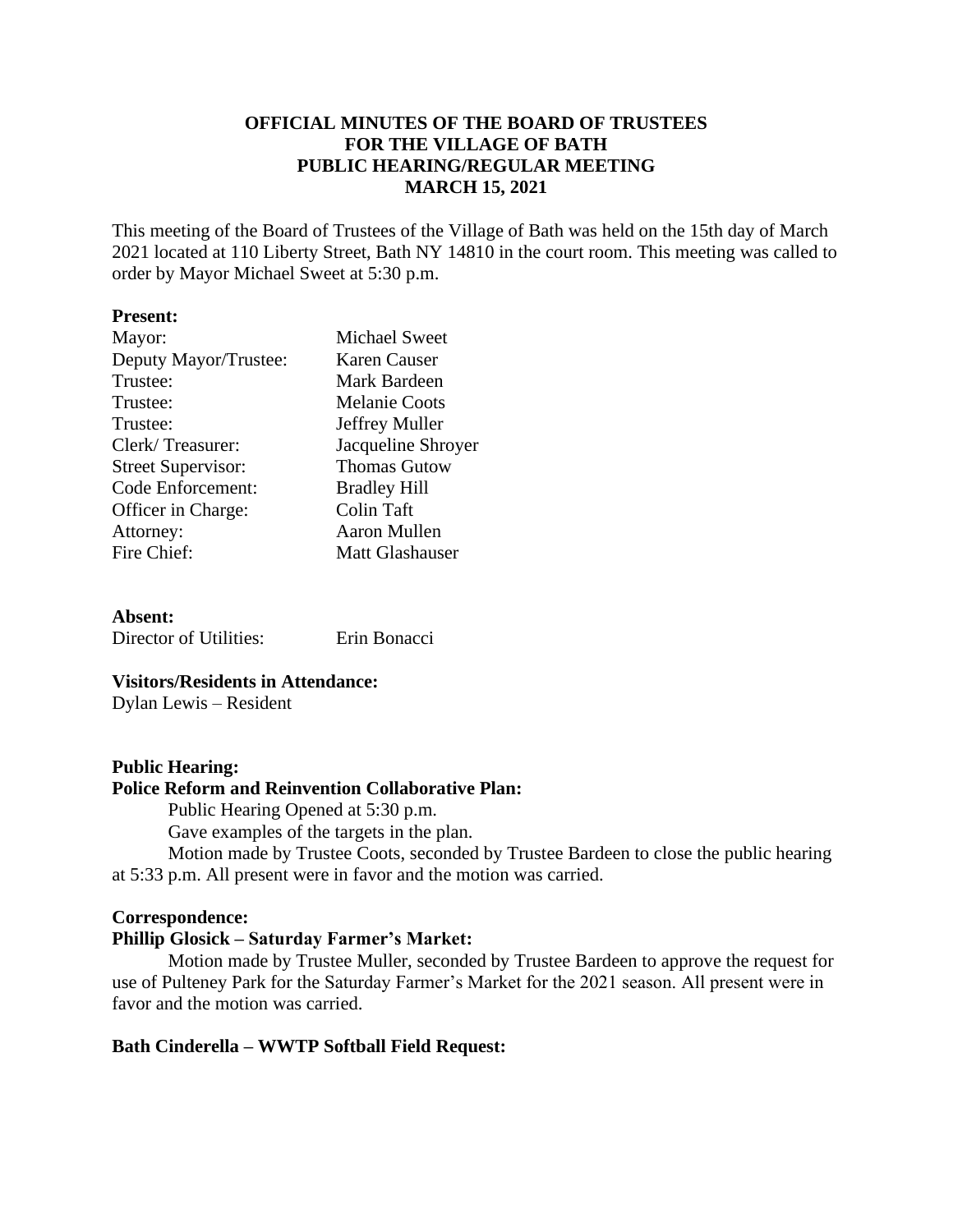Motion made by Trustee Coots, seconded by Trustee Bardeen to approve the request from Bath Cinderella Softball for the use of the WWTP Softball Field for 2021. All present were in favor and the motion was carried.

#### **Jennifer Robbins – Block Party Request:**

Motion made by Trustee Coots, seconded by Trustee Bardeen to allow Trustee Coots to discuss with her about other options on where she can have the party. Village will also allow her use of the Village's Haverling Street property. All present were in favor and the motion was carried.

#### **Audit of Bills:**

Motion made by Trustee Muller, seconded by Trustee Causer to approve the payment of the Village bills in the amount of \$112,083.01. All present were in favor and the motion was carried.

#### **Department Head Reports:**

**Thomas Gutow, Street Superintendent:**

Street Report was received.

### **Colin Taft, Officer in Charge:**

Police Report was received.

#### **Bradley Hill, Code Enforcement:**

Code Enforcement Report was received.

#### **Matthew Glashauser, Fire Chief:**

Fire Department Report was received.

### **Erin Bonacci, BEGWS Director:**

BEGWS Minutes were received.

### **Jacqueline Shroyer, Clerk/Treasurer Report:**

Clerk/Treasurer Report was received.

Motion made by Trustee Bardeen, seconded by Trustee Coots to approve the following budget modifications. All present were in favor and the motion was carried.

Budget Amendment:

Increase A3120.1 Police – Personnel by \$9,000.00 Decrease A3315.4 Stop – DWI by \$9,000.00 To cover DWI Overtime.

Increase A1680.2 Central Data Processing – Equipment by \$11.55 Decrease A1680.4 Central Data Processing – Contractual by \$11.55 To cover expense for computer replacements.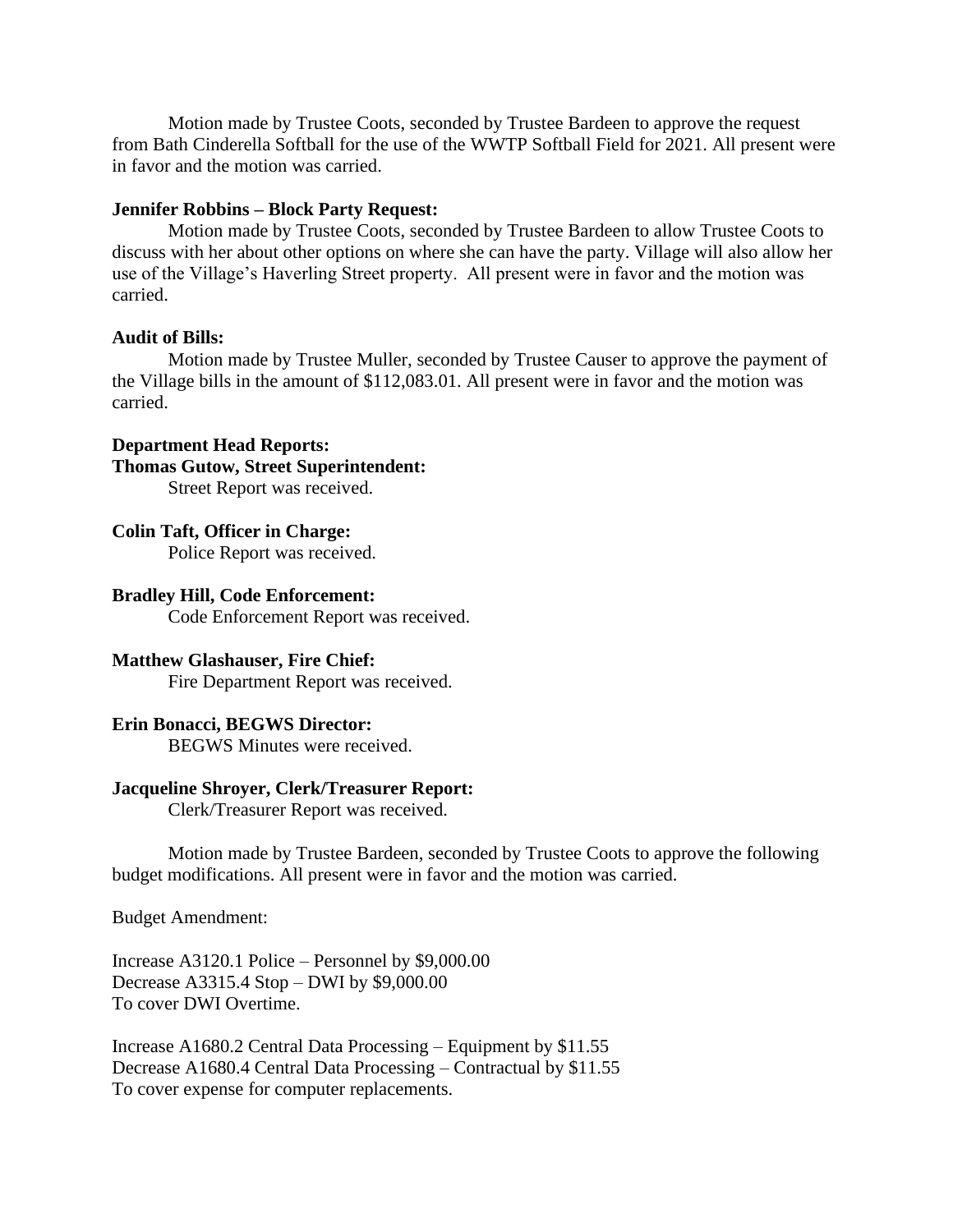Increase A9030.8 Social Security/Medicare by \$46.81 Increase A2680 Insurance Recoveries by \$46.81 To record insurance reimbursement

Increase A1325.1 Clerk Personal Services by \$1,088.00 Increase A2680 Insurance Recoveries by \$1,088.00 To record insurance reimbursement

Increase A3120.1 Police Dept – Personal Services by \$150.00 Increase A2680 Insurance Recoveries by \$150.00 To record insurance reimbursement

Increase A3120.1 Police Dept – Personal Services by \$13,833.70 Decrease A9060.83 HRA – Contract Employees by \$3,683.30 Decrease A9060.81 HRA – Sworn Officers by \$1,850.00 Decrease A5182.4 Street Lighting – Contractual by \$3,542.25 Decrease A1325.44 Clerk – Education by \$901.00 Decrease A1450.4 Elections – Contractual by \$214.48 Decrease A1460.1 Records Mgmt – Personal Services by \$1,998.75 Decrease A1460.4 Records Mgmt – Contractual by \$462.13 Decrease A1620.1 Buildings – Personal Services by \$1,044.11 Decrease A3120.13 Police Dept – Chief Road Patrol by \$137.68 To Cover Expenses for a personnel buyout.

Increase A3389 State Aid – Other Public Safety by \$2,310.00 Increase A3120.47 Police Dept – Uniforms by \$4,276.25 Decrease A3320.1 Parking Activity – Personal Services by \$1,966.25 To adjust for grant for bulletproof Vests

Increase A5110.2 Street Dept – Equipment by \$28,400.00 Increase A599 Appropriated Fund Balance by \$28,400.00 To purchase 2 year buyback on Backhoe.

Increase A3120.1 Police Dept – Personal Services by \$74,978.48 Increase A599 Appropriated Fund Balance by \$17,818.79 Decrease A1325.413 Clerk – General Code by \$1,465.00 Decrease A3320.1 Parking Activity – Personal Services by \$1,734.00 Decrease A3320.4 Parking Activity – Contractual by \$5,000.00 Decrease A3620.1 Code Enforcement – Personal Services by \$11,647.00 Decrease A7141.4 Mossy Bank Park – Contractual by \$2,000.00 Decrease A7141.1 Mossy Bank Park – Personal Services by \$4,000.00 Decrease A3120.13 Police Dept – Chief Road Patrol by \$1,374.32 Decrease A1990.4 Contingent Account by \$9,031.38 Decrease A1620.2 Buildings – Equipment by \$1,918.29 Decrease A7310.4 Youth Activities – Contractual by \$10,000.00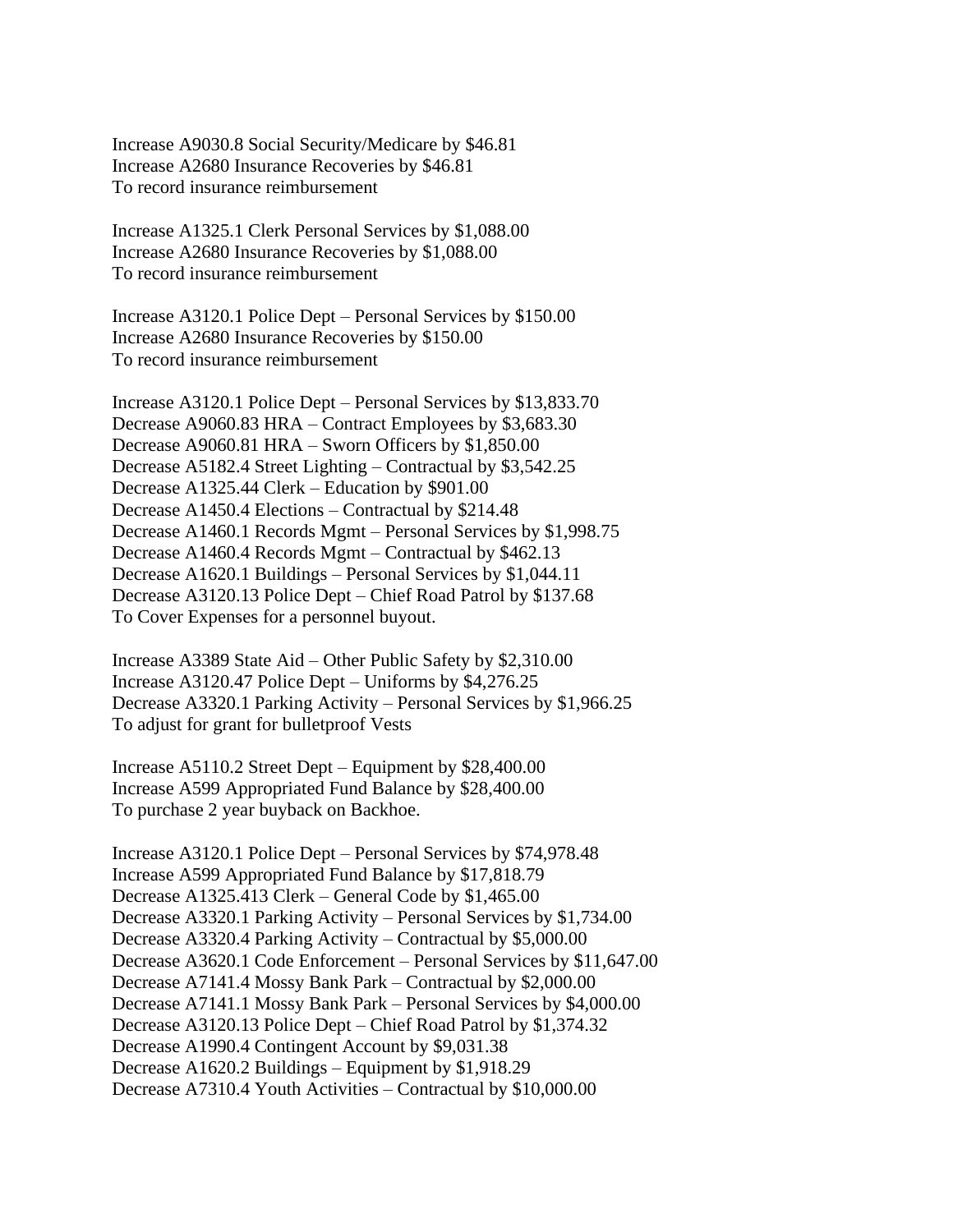Decrease A4010.4 Health – Contractual by \$1,000.00 Decrease A3620.45 Safety Inspection – Telephone by \$466.70 Decrease A1010.4 Legislative Board – Contractual by \$1,165.00 Decrease A1110.1 Judicial – Personal Services by \$6,358.00 To Cover Expenses for Personnel Buyout.

Increase A1420.4 Attorney Contractual by \$1,500.00 Decrease A1325.4 Clerk Contractual by \$1,500.00 To cover Attorney expenses.

# **Aaron Mullen, Attorney:**

**Local Law Discussion:** Revise Comprehensive Plan and rework the items from the economic development strategy into that plan and work on the zoning laws.

# **New Business: Approve Police Reform and Reinvention Collaborative Plan:**

# RESOLUTION VILLAGE OF BATH BOARD OF TRUSTEES BATH, NEW YORK

DATE APPROVED: Monday, March 15, 2021 INTRO. DATE: Monday, March 15, 2021

| INTRODUCED BY: | Trustee Coots         |            | <b>SECONDED BY:</b> | Trustee Bardeen |        |
|----------------|-----------------------|------------|---------------------|-----------------|--------|
| VOTE:          | Mayor Sweet           | Ave        | Nav                 | Abstain         | Absent |
|                | <b>Trustee Causer</b> | Aye        | Nay                 | Abstain         | Absent |
|                | Trustee Bardeen       | Ave        | Nav                 | Abstain         | Absent |
|                | <b>Trustee Coots</b>  | <u>Aye</u> | Nav                 | Abstain         | Absent |
|                | <b>Trustee Muller</b> | Ave        | Nav                 | Abstain         | Absent |

TITLE: Adoption of an Implementation Plan Per Executive Order No. 203 of Governor Andrew M. Cuomo, New York State Police Reform and Reinvention Collaborative

**WHEREAS,** Executive Order No. 203, New York State Reform and Reinvention Collaborative, requires all police agencies perform a comprehensive review of deployments, policies, procedures, and practices, and develop an improvement plan, and;

**WHEREAS,** a Stakeholder group, as defined by Executive Order No. 203, was sought and convened by the Steuben County Sheriff's office in conjunction with cities, village's and town's in the county that employ police officers, who entered a collaborative effort to move through a county-wide process to enact police reform plans.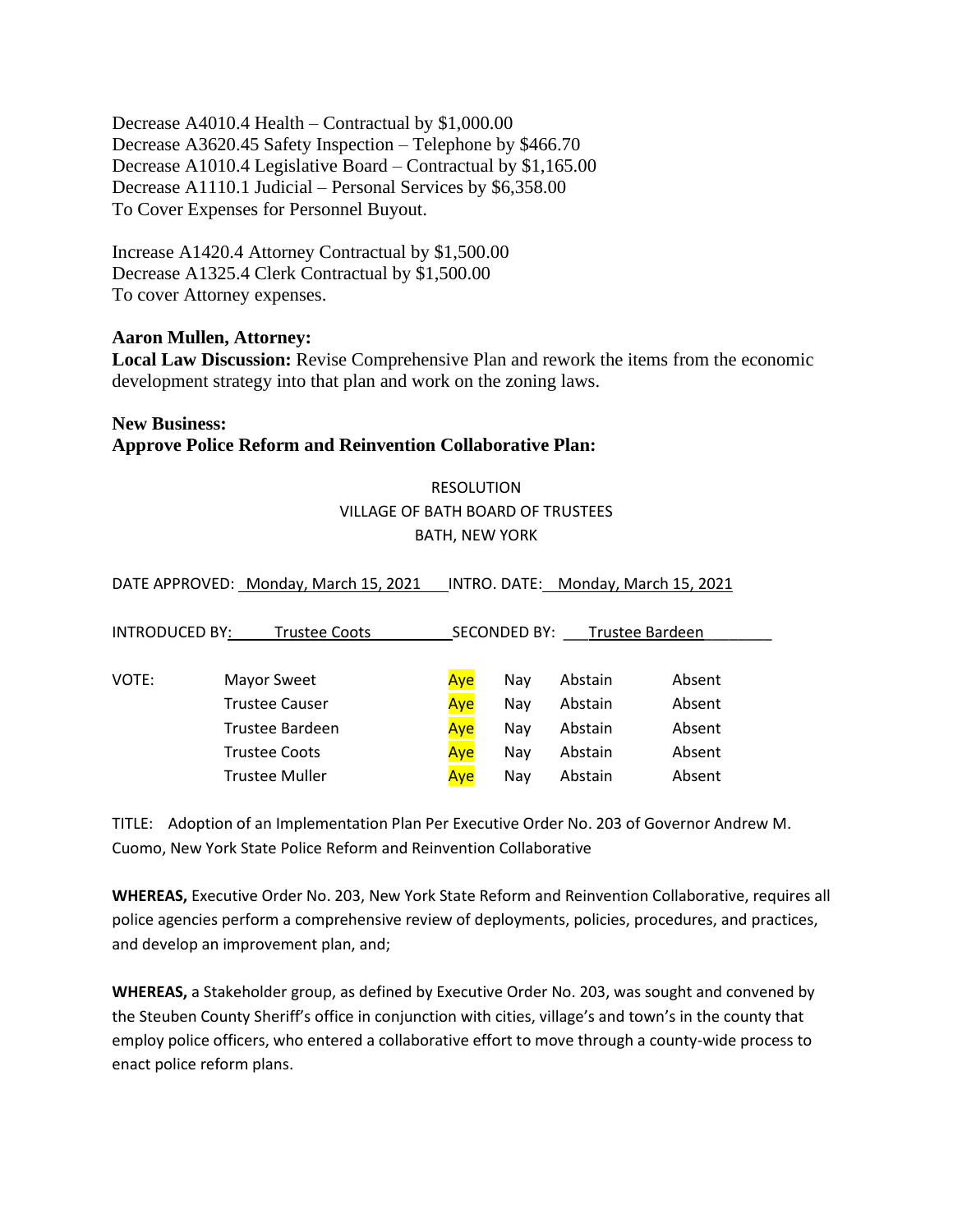**WHEREAS,** a public hearing was held on March 15, 2021 to allow for public input on the evidence based policing strategies, and;

**WHEREAS,** on March 15, 2021, the Officer in Charge presented the proposed Implementation Plan to the Board of Trustees of the Village of Bath, and;

**WHEREAS,** the Village of Bath Police Department would like to ensure that all of its citizens are treated equally, fairly, and justly before the law, and with greater transparency, and;

**WHEREAS,** after considering the input offered from the public, the Implementation Plan includes New York State Mandates, diversify and increase candidate recruitment pools, provide civil service test training, expand diversity and bias awareness training, establish countywide citizen review panel, increase transparency of arrest activities and calls for service, reduce personnel complaints and adopt a county-wide reporting method and tracking, increase transparency of use of force incidents and personnel complaints, publish job descriptions and annual performance appraisal process, evaluate potential body camera program, conduct public education on policing practices, strengthen customer service practices, strengthen community relations, enhance customer service, require medical response for arrestees, ensure victim privacy, strive to meet all New York State Critical Law Enforcement Standards, improve collaboration with Mental Health agencies, improve awareness of mental health challenges of officers, expand de-escalation training, and expand use of force training,

**NOW, THEREFORE, BE IT RESOLVED** that the Board of Trustees of the Village of Bath adopts an Implementation Plan Per Executive Order No. 203 of Governor Andrew M. Cuomo, New York State Police Reform and Reinvention Collaborative.

# **Accommodation for Police Officer:**

Motion made by Trustee Bardeen, seconded by Trustee Muller to acknowledge the accommodation for Police Officer, Michael Jackson Jr., for his excellent performance on a traffic stop on February 18, 2021. All present were in favor and the motion was carried.

# **Resolution to Hire Part Time Police Officers:**

# RESOLUTION VILLAGE OF BATH BOARD OF TRUSTEES BATH, NEW YORK

|                       | DATE APPROVED: Monday, March 15, 2021 | INTRO. DATE: Monday, March 15, 2021 |                     |                      |        |
|-----------------------|---------------------------------------|-------------------------------------|---------------------|----------------------|--------|
|                       |                                       |                                     |                     |                      |        |
| <b>INTRODUCED BY:</b> | <b>Trustee Muller</b>                 |                                     | <b>SECONDED BY:</b> | <b>Trustee Coots</b> |        |
|                       |                                       |                                     |                     |                      |        |
| VOTE:                 | Mayor Sweet                           | Ave                                 | Nav                 | Abstain              | Absent |
|                       | <b>Trustee Causer</b>                 | Ave                                 | Nav                 | Abstain              | Absent |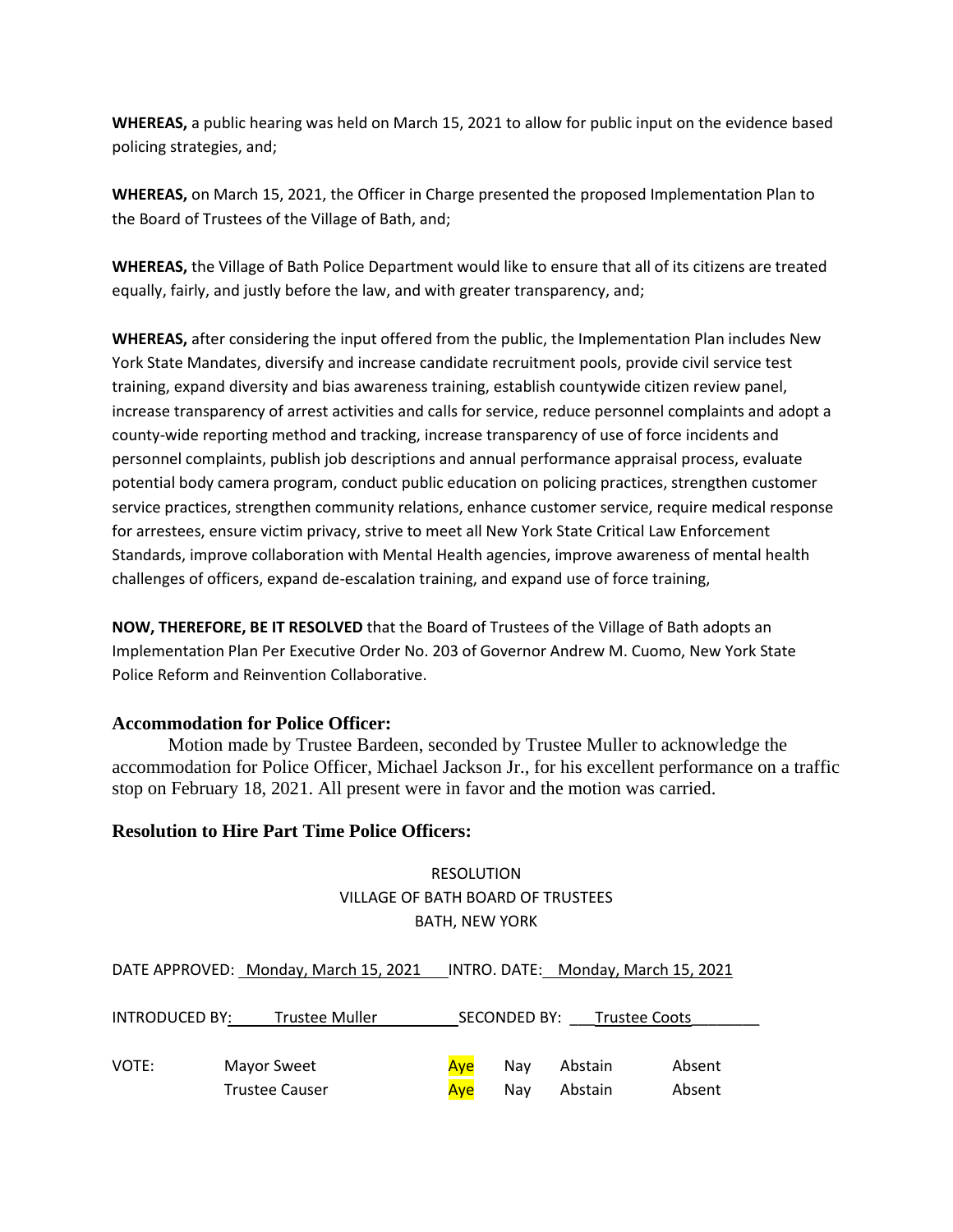| Trustee Bardeen       | Ave | Nav Abstain     | Absent |
|-----------------------|-----|-----------------|--------|
| Trustee Coots         |     | Aye Nay Abstain | Absent |
| <b>Trustee Muller</b> | Ave | Nay Abstain     | Absent |

TITLE: Appointment of Zackary Alger as Part-time Police Officer for the Village of Bath.

WHEREAS, the Bath Village Police Officer in Charge had previously announced the need to hire part-time police officers in an effort of having sufficient personnel to cover vacations and sick leave in order to keep police department over-time to manageable levels.

WHEREAS, the Bath Village Officer in Charge, Colin Taft, with approval of the Village Board, is authorized to maintain up to nine (9) part-time police officer positions, and is recommending that the Bath Village Board of Trustees appoint Zackary Alger, Thomas Nybeck and Micah Swarthout, effective March 16, 2021, to the position of Part-time Police Officer contingent upon the following:

- Satisfactorily passing the background investigation conducted by the Bath Village Police Department.
- Satisfactorily passing the psychological examination for employment
- Satisfactorily passing a medical examination or providing satisfactory proof to the Officer in charge that he is medically and physically fit to perform the duties of a part-time police officer.
- All costs (tuition, lab fees, etc.) associated with the Basic Course for Police Officers at the Southern Tier Law Enforcement Academy, located at Corning Community College are the responsibility of Zackary Alger, Thomas Nybeck, and Micah Swarthout.
- The Village will compensate, pursuant to the collective bargaining agreement with the Bath Police Benevolent Association, only those hours worked during Supervised Field Training and hours assigned to him after successfully completing the Basic Course for Police Officers.
- Zackary Alger, Thomas Nybeck and Micah Swarthout will remain on a probationary period not to exceed 18 months from the date of appointment.

BE IT RESOLVED, that the Village of Bath Board of Trustees is hereby appointing Zackary Alger, Thomas Nybeck and Micah Swarthout to the position of Part-time Police Officer, contingent on the aforementioned stipulations and said appointment shall be effective March 16, 2021.

# **Approve Economic Development Strategy:**

Motion made by Trustee Causer, seconded by Trustee Bardeen to approve the Economic Development Strategy from Hunt Engineers. All present were in favor and the motion was carried.

# **Fire Academy Training Dispatcher:**

Motion made by Trustee Coots, seconded by Trustee Causer to approve Dispatcher, Patricia Ingraham, to attend the Fire Academy Training April 19 – April 23, 2021. All present were in favor and the motion was carried.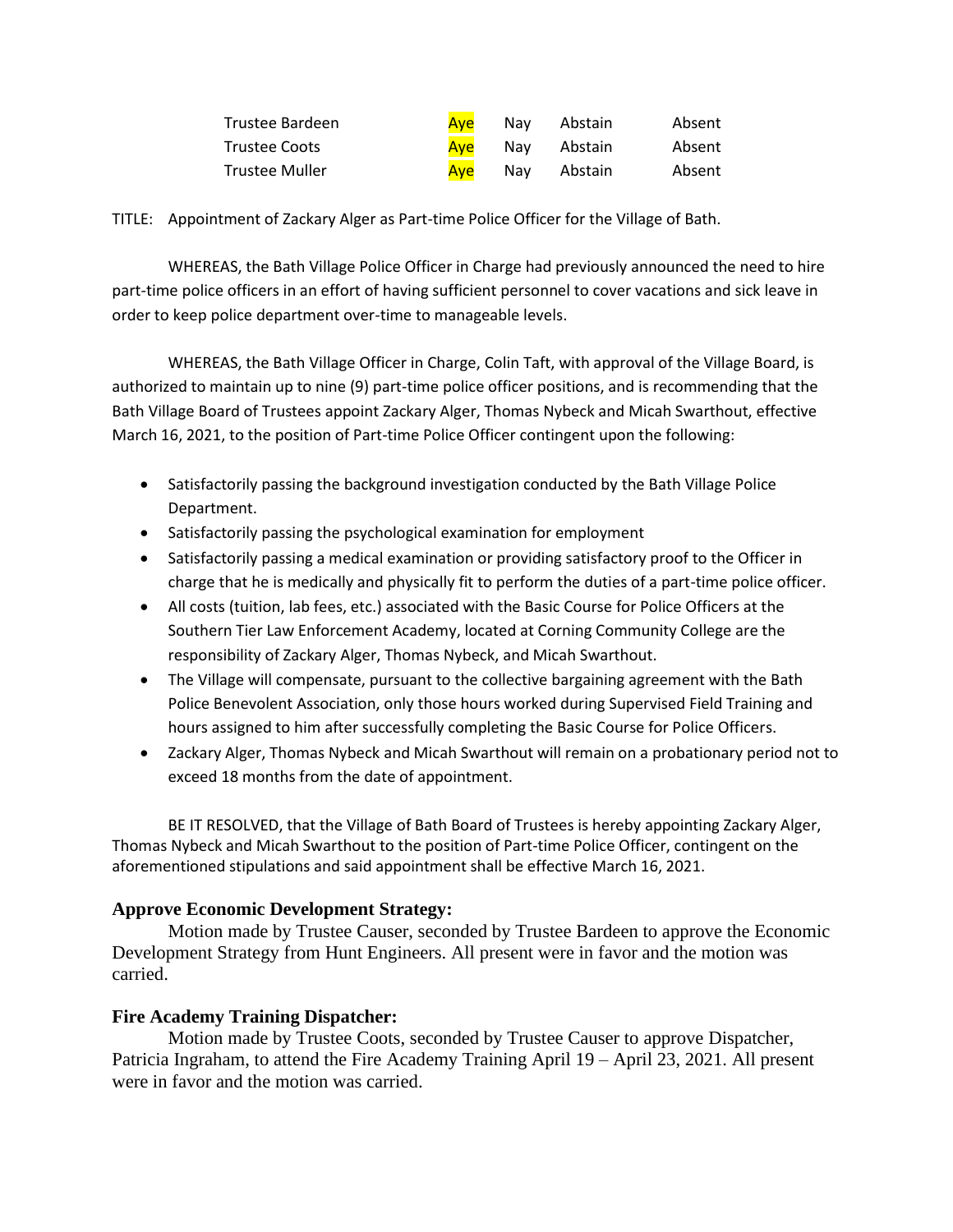### **Discussion on Body Cameras:**

Corning Inc. dedicated \$200K for all police departments in Steuben County to purchase body camera's. Law may make all police departments have them in the future. Corning would cover the first 2 years, and then village will cover costs for next 3 years, if we do this now.

Motion made by Trustee Coots, seconded by Trustee Bardeen to approve the quote from Axon enterprise for body camera's. Corning Inc will cover the first two years, and the Village will then budget the expense for the last 3 year's during budget time. All present will be in favor and the motion was carried.

# **Steuben County Hazard Mitigation Plan:**

# RESOLUTION VILLAGE OF BATH BOARD OF TRUSTEES BATH, NEW YORK

|                                        | DATE APPROVED: Monday, March 15, 2021 | INTRO. DATE: Monday, March 15, 2021 |                                              |         |        |  |
|----------------------------------------|---------------------------------------|-------------------------------------|----------------------------------------------|---------|--------|--|
| INTRODUCED BY:<br><b>Trustee Coots</b> |                                       |                                     | <b>SECONDED BY:</b><br><b>Trustee Causer</b> |         |        |  |
| VOTE:                                  | Mayor Sweet                           | Aye                                 | Nav                                          | Abstain | Absent |  |
|                                        | <b>Trustee Causer</b>                 | Aye                                 | Nay                                          | Abstain | Absent |  |
|                                        | Trustee Bardeen                       | Aye                                 | Nav                                          | Abstain | Absent |  |
|                                        | <b>Trustee Coots</b>                  | Aye                                 | Nay                                          | Abstain | Absent |  |
|                                        | <b>Trustee Muller</b>                 | Aye                                 | Nay                                          | Abstain | Absent |  |

TITLE: Resolution Adopting the Steuben County Hazard Mitigation Plan

**WHEREAS,** the Village of Bath, with assistance from the County of Steuben, has gathered information and prepared the Steuben County Multi-Jurisdictional Hazard Mitigation Plan (the "Plan"); and

**WHEREAS,** the Plan has been prepared in accordance with the Disaster Mitigation Act of 2000 as amended; and

**WHEREAS,** the Village of Bath Village Board has reviewed the Plan and affirms that the Plan will be updated no less than every five years; now therefore, be it

**RESOLVED,** that this Village of Bath Village Board does hereby adopt the Steuben County Pre-Disaster Multi-Jurisdictional Hazard Mitigation Plan including all corrections as may be required by FEMA and as revised from time to time.

# **Arbor Day Proclamation 2021:**

Motion made by Trustee Muller, seconded by Trustee Bardeen to approve the Arbor Day Proclamation for April 30, 2021. All present were in favor and the motion was carried.